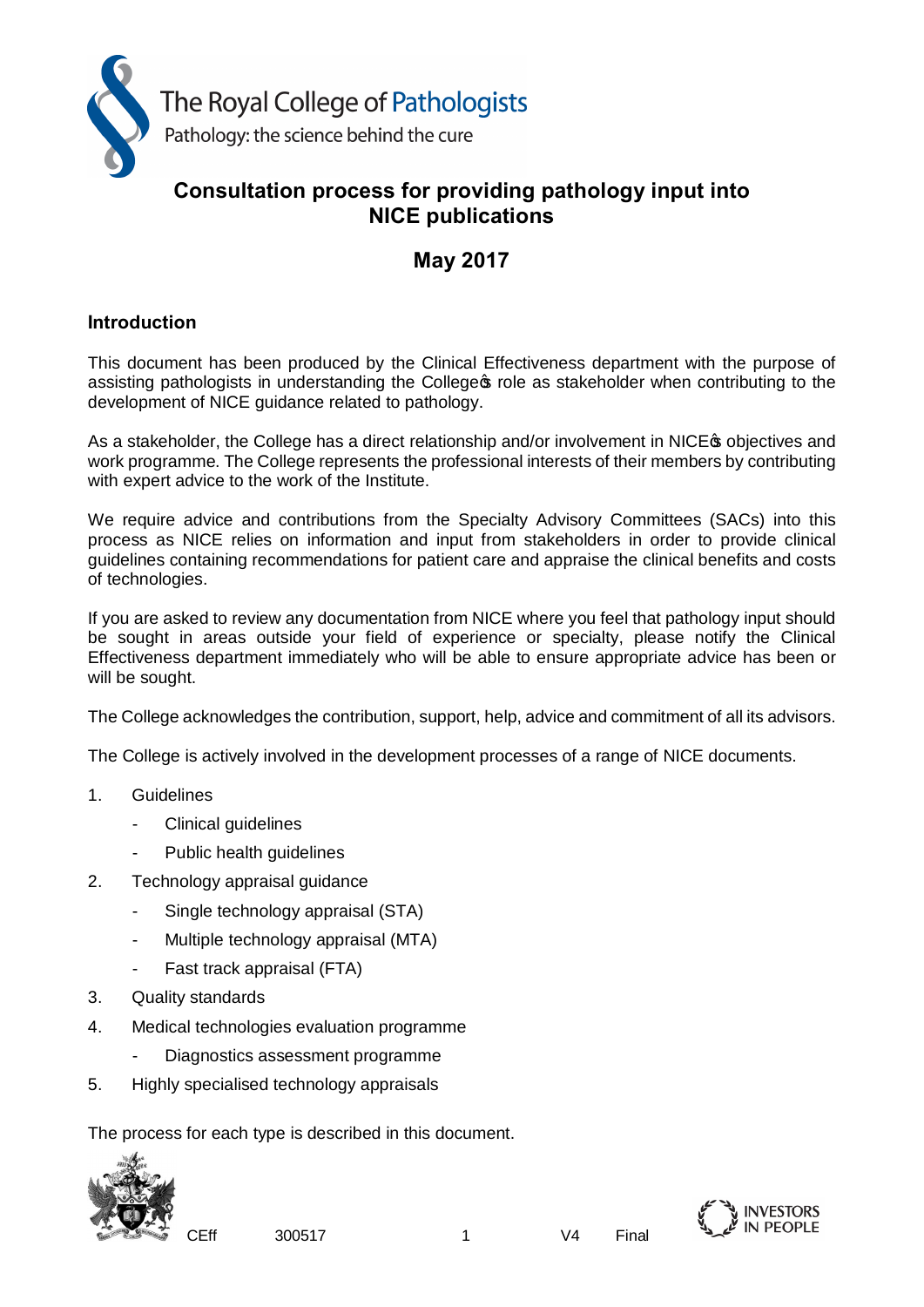## **1 Guidelines**

NICE guidelines make evidence-based recommendations on a wide range of topics, from preventing and managing specific conditions, improving health, and managing medicines in different settings, to providing social care and support to adults and children, safe staffing, and planning broader services and interventions to improve the health of communities.

NICE clinical guidelines make recommendations on how healthcare professionals should care for people with specific diseases or conditions in the NHS in England and Wales. The recommendations are based on the best available evidence.

There are six stages to this process.

#### **1.1 Stakeholders register interest**

The College registers an interest in a particular clinical guideline by completing the online stakeholder registration form. The College will now receive regular information by email about the proposed guideline.

#### **1.2 Scope workshop**

The College is invited to send one person to the scoping workshop (if held).

The purpose of this is to:

- · provide an overview of the NICE clinical guideline development process
- describe how stakeholders can contribute to the quideline by:
	- commenting during the consultations on the draft scope and draft guideline
	- informing their members and associates about GDG vacancies
- discuss the first draft of the scope and hear stakeholders aviews on the key clinical issues that the guideline will cover.

In order to attend, the representative must complete the workshop attendance form and return it to the Clinical Effectiveness department.

## **1.3 Draft scope consultation**

The draft scope is published on the NICE website and stakeholders are invited to submit comments within a 4-week consultation period. Representatives must complete the comments form and return it to the Clinical Effectiveness department who will coordinate the College \$ response to NICE.

After consultation, the Developer finalises the scope in line with the comments received. The final scope is then posted on the NICE website, along with the scope consultation table, which contains the responses to stakeholder comments.

## **1.4 Consultation on the draft guideline**

The draft guideline is developed based on relevant evidence. The evidence is [considered by](https://www.nice.org.uk/process/pmg20/chapter/16-glossary)  [a committee](https://www.nice.org.uk/process/pmg20/chapter/16-glossary) made up of practitioners, professionals, care providers, commissioners, those who use services and family members or carers. The draft guideline is then published for consultation along with a set of particular questions for stakeholders to guide their comments. The College is invited to comment. The consultation period lasts for six weeks for standard guidelines and four weeks for short guidelines. Comments should be submitted using the comments form provided and sent to the Clinical Effectiveness department. When commenting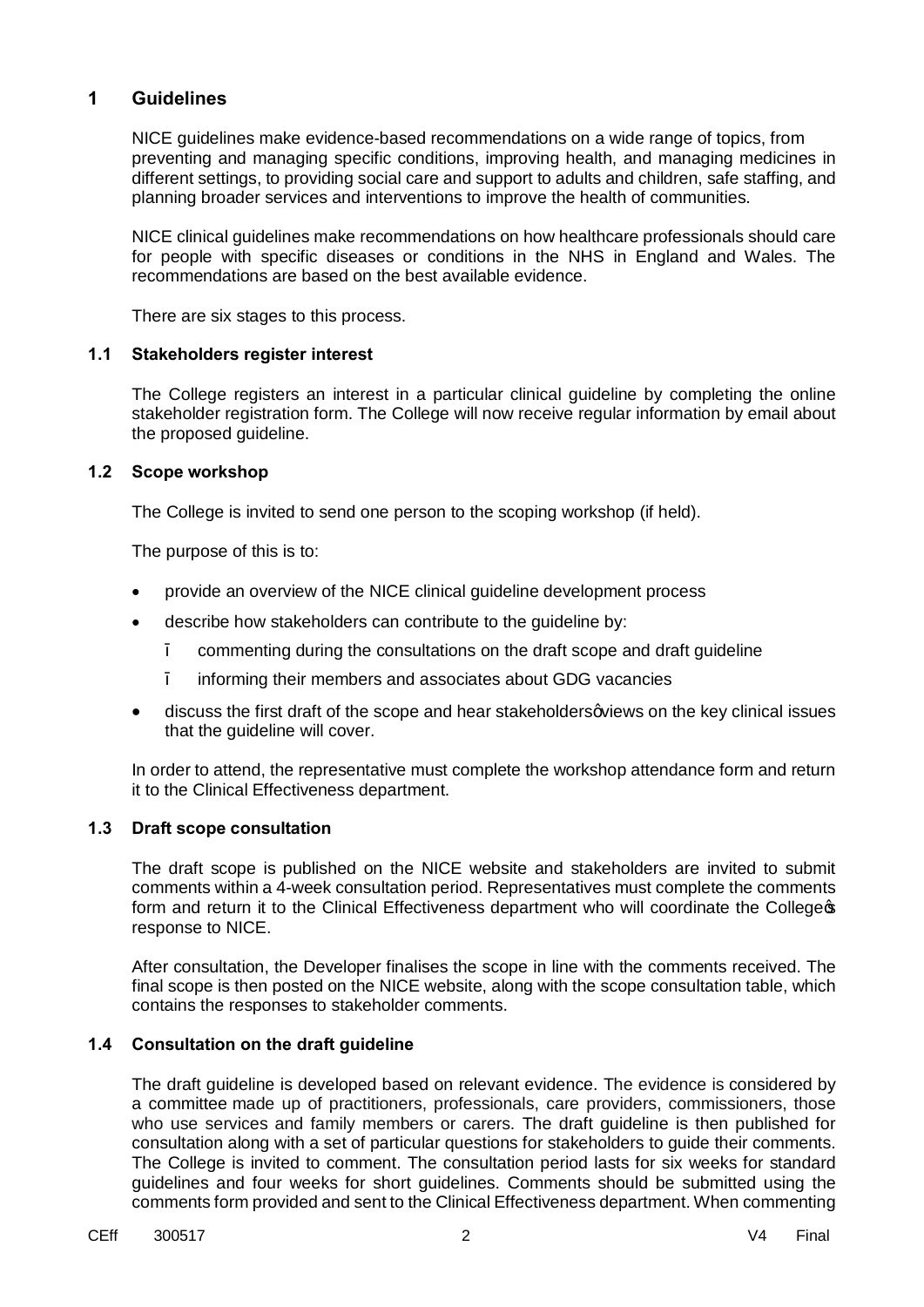on the guideline, stakeholders should consult the scope (on the NICE website) to check what the guideline does and does not cover. Stakeholders can comment on the full guideline (which includes the draft recommendations as well as explanations of how the committee has interpreted the evidence to make the recommendations) and/or the  $\triangle$ NICE guidelineg (which contains just the draft recommendations and only brief supporting information). The stakeholder feedback is considered by the Committee and the guideline is revised.

#### **1.5 Signing off the guidance**

After agreed changes have been made to the guideline in response to consultation comments from registered stakeholders, the guideline is reviewed by NICE to ensure the correct quality assurance processes have been followed.

Once finalised an advance copy of the final guidance will be sent to registered stakeholders that have agreed to conditions of confidentiality 2 weeks prior to publication. This gives stakeholders a chance to highlight any substantive errors to NICE and prepare for implementation.

## **1.6 Publication**

NICE formally approves the final guideline and publishes its guidance on their website.

# **2 Technology appraisal guidance (single technology appraisal [STA], multiple technology appraisals [MTA] and fast track appraisal [FTA])**

Technology appraisal guidelines relate to the use of new and existing medicines, treatments and procedures in the NHS. The College must be invited to act as a stakeholder in the appraisal.

There are eight stages of the NICE technology appraisal process.

## **2.1 Accepting invitation and commenting on the draft remit, scope and matrix**

The College must inform NICE whether or not they wish to be involved, and send comments to NICE on the draft remit, scope and matrix by the deadline. The comments form will be completed by the representative.

The College should also inform NICE if there are any stakeholders that should also be invited or removed from the matrix, or if there are any mistakes.

The College must provide NICE with the details of a named contact in our organisation who will co-ordinate the responses for this appraisal. The contact details form will be completed by the Clinical Effectiveness department.

## **2.2 Attend the scoping workshop**

The College is invited to send at least one representative to the scoping workshop (if held). At this workshop the proposed remit and scope of the appraisal will be finalised.

The College must provide the name of a representative who is willing to attend the workshop and share views and opinions regarding the proposed appraisal on behalf of RCPath.

At the scoping stage, a proposed topic may not be put forward for appraisal.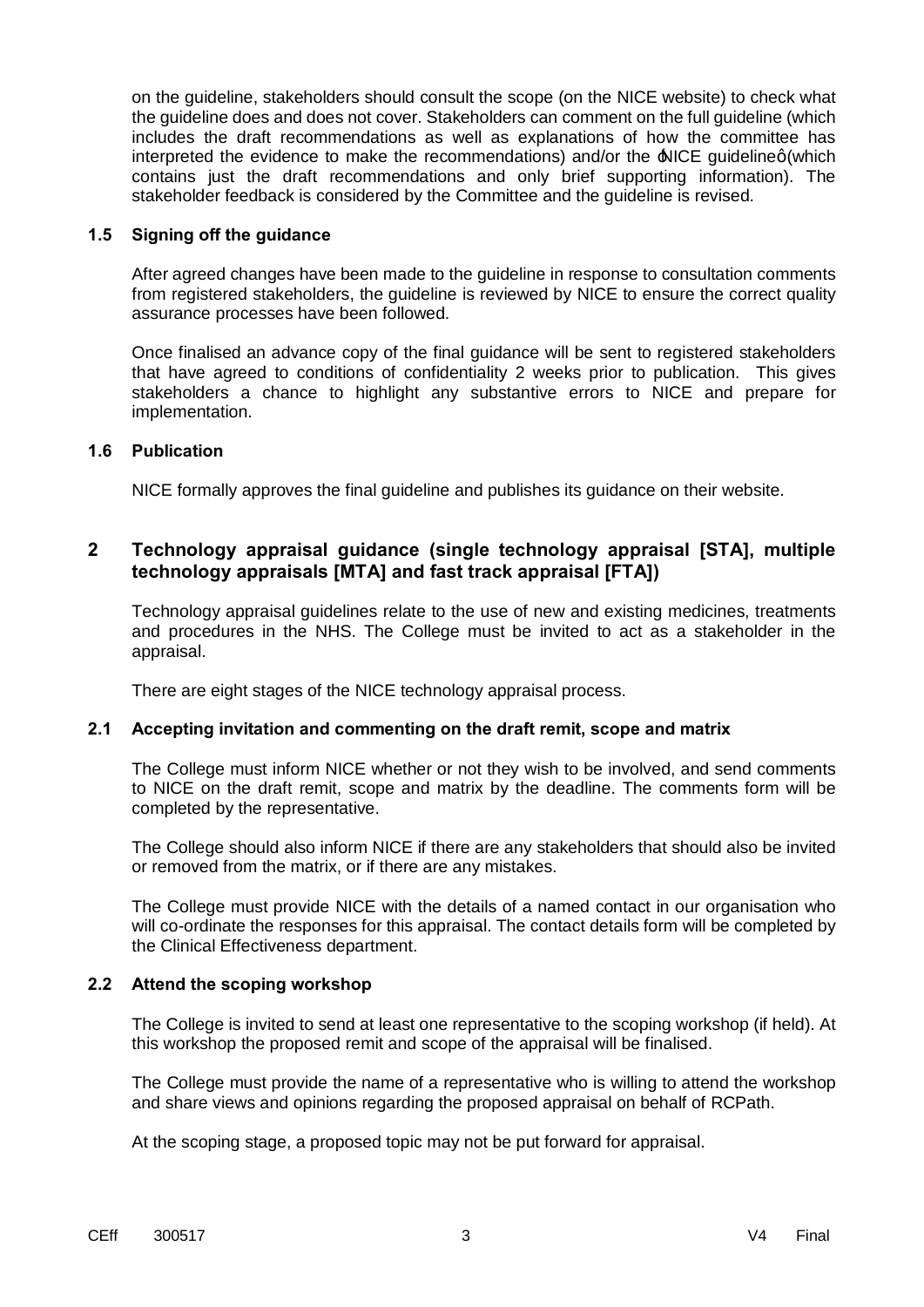## **2.3 Appraisal**

The College will receive an email to confirm that the appraisal is going ahead along with an invitation to register as a formal consultee/commentator in the appraisal process.

The College will:

- let NICE know if they wish to be involved
- make sure NICE have up-to-date contact details for those involved.

The representative will:

· sign the confidentiality agreement and return it to the Clinical Effectiveness department.

The College is invited to make a written submission. The submission, along with others received, will form part of the Evaluation Report and will be shared with everyone at the first Appraisal Committee meeting, as well as being posted on the NICE website.

The College comments will be written by the nominated specialist and sent to the Clinical Effectiveness department for submission to NICE. Submissions must be in Word format only.

#### **2.4 Invited to nominate clinical experts to join the Appraisal Committee**

During the appraisal phase, the evidence is reviewed by the Appraisal Committee, which makes its recommendations to NICE. The Appraisal Committee meets at least twice and consists of:

- · doctors
- · nurses
- · pharmacists
- NHS managers
- health economists
- **statisticians**
- · lay representatives.

## **2.5 NICE may send the College a copy of the committee report for comment:**

MTA – Assessment Group Report STA – Evidence Review Group Report

The College will ask its advisor to make comments on the AG/ERG report by the deadline.

Any comments the College makes on this report will feed into the first Appraisal Committee meeting and as part of the Evaluation Report, which will be sent to consultees and posted on the NICE website.

#### **2.6 Comment on the appraisal consultation document (ACD) and evaluation report**

Comments received on the ACD will be considered by the Appraisal Committee. After the meeting, the College will be sent a copy of the Final Appraisal Determination (FAD).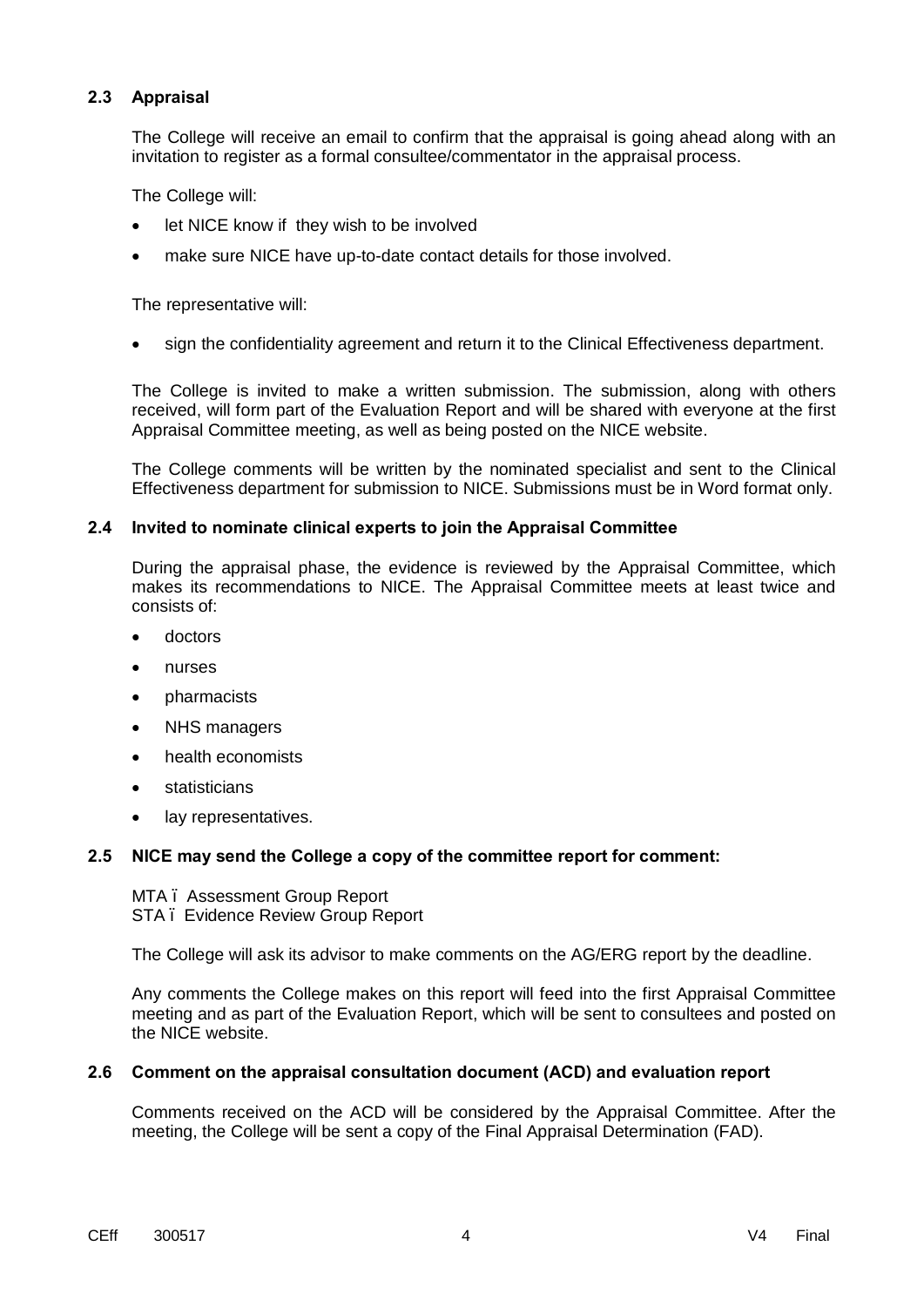## **2.7 Comment on the final appraisal determination (FAD)**

The Advisor should provide comments to the College on the following:

- · inform NICE whether the College agrees with the recommendations made in the FAD
- · decide whether there are grounds to appeal; NICE must receive any appeal by the deadline.

#### **2.8 Publication**

NICE formally approves the final guideline and issues its guidance to the NHS in England and Wales.

The College has developed a process with the BSH in order to provide joint comments to NICE on haematology issues (see Appendix A).

# **3 Quality standards**

NICE quality standards are a set of specific, concise statements that act as markers of highquality, cost-effective patient care, covering the treatment and prevention of different diseases and conditions. Each quality standard contains six to eight quality statements (with a maximum of 15 in exceptional circumstances). The policy remit for quality standard applies to England only and is not mandatory but can be used for a wide range of purposes both locally and nationally.

Quality standards are derived from the best available evidence; they are developed independently by NICE, in collaboration with the NHS and social care professionals, their partners and service users. The process of developing a quality standard is approximately 42 weeks.

The core principles of the Quality Standards Programme (QSP) are to:

- develop and publish quality standards that identify safe, effective and cost-effective care and services, based on NICE guidance or NICE accredited guidance
- · identify how quality standards can be used to improve outcomes, including quality of life and satisfaction with care for patients, service users and carers
- · provide stakeholders with an opportunity to contribute through consultation processes that are inclusive, open, transparent
- · consider the cost impact of quality standards
- · consider the equality impact of quality standards
- · regularly review and update quality standards
- · seek alignment with other national quality initiatives.

There are six stages to this process.

#### **3.1 Stakeholders' involvement**

Stakeholders are identified from the list of organisation registered as stakeholders for the NICE or NICE accredited guidelines.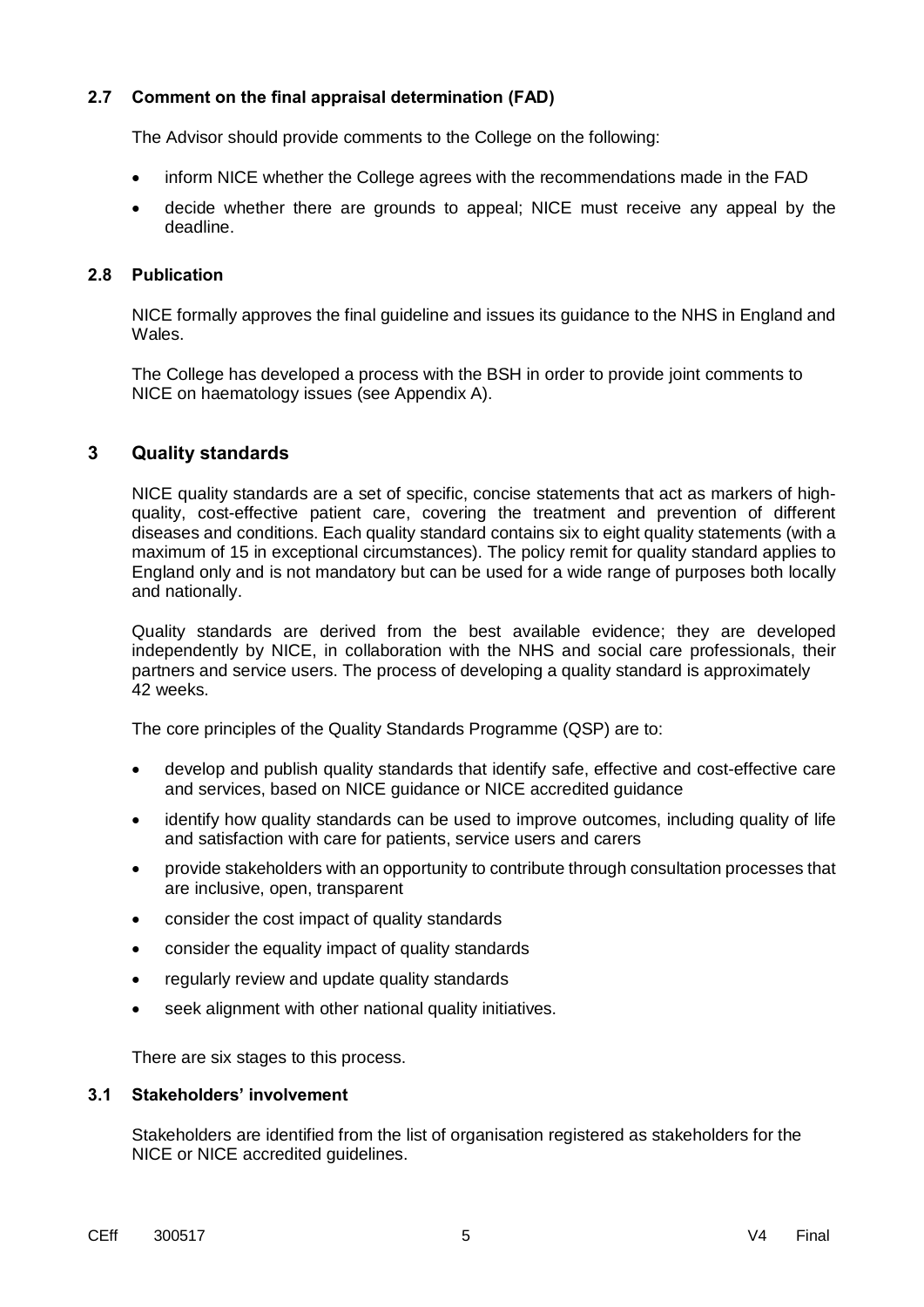## **3.2 Development of quality standards**

The quality standards team leads the development of quality standards. They develop a topic overview for each quality standard, such as the population and condition or services to be covered, and lists the key source guidance that will be used to underpin the quality statement.

#### **3.3 Topic engagement (two weeks)**

The topic overview is published on the NICE website along with information of the consultation phases. NICE requests a written submission from the Quality Standard Advisory Committee members (QSAC) and stakeholders.

The College ask the SAC to provide a relevant specialist advisor to provide advice and to provide written submission in the provided proforma within 2 weeks of the request. The QSAC reviews the submissions and prioritises areas to be covered by the quality standard. NICE then creates draft quality standards which are approved by the QSAC chair.

At this stage the quality standards team will invite stakeholders to express an interest in formally supporting the quality standard when the topic overview is published.

#### **3.4 Formal consultation (four weeks)**

After the QSAC chair, on behalf of QSAC and NICE, has agreed the short list of draft quality standards, registered stakeholders will be invited to submit comments on a proforma using a dedicated email address. College representatives should send their comments to the Clinical Effectiveness department who will coordinate the College & response to NICE.

Stakeholders are again invited to express interest in formally supporting the quality standard.

#### **3.5 Consultation feedback**

The quality standard team collates the feedback from consultation and the results from field testing. They review this information and document their response to issues raised. Then the quality standard is refined with input from the QSAC.

## **3.6 Publication**

Once a quality standard is approved by NICE Guidance Executive, the final quality standards will be published on the NICE website. Each published quality standard will be formally reviewed 5 years after publication.

## **4 Medical technologies evaluation programme**

The Medical Technologies Evaluation Programme identifies medical technologies that have the potential to offer substantial benefit to patients and/or to the NHS and are likely to be adopted more consistently and more rapidly if NICE develops guidance on them.

## **4.1 Medical technologies evaluation programme**

There are seven stages to this process.

## **4.1.1 Invited to register an interest**

The Programme team will contact relevant professional and patient organisations informing them that an evaluation programme is being established for a specific topic and will invite these organisations to register an interest in being involved in the consultation process.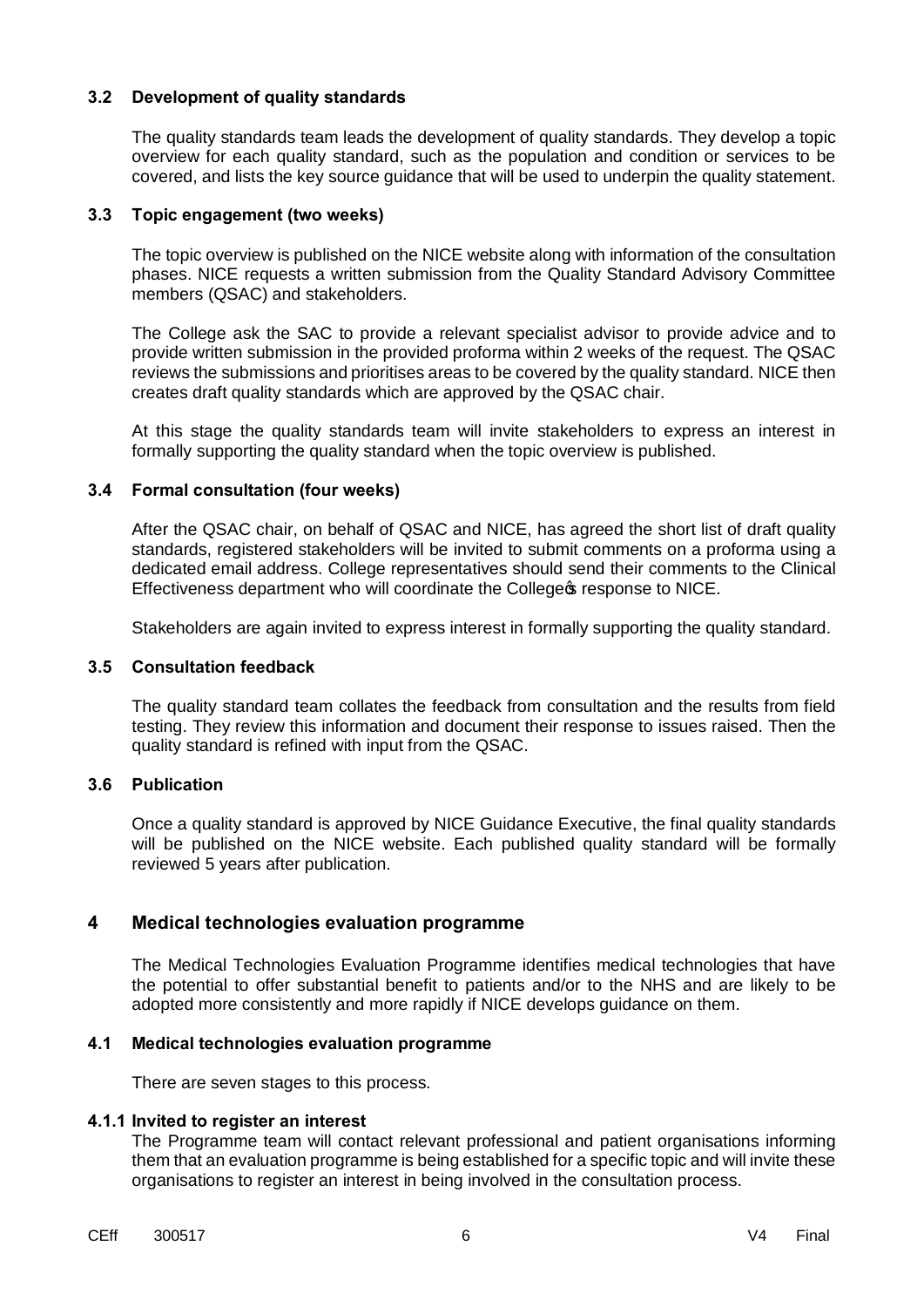The SAC chair will be asked to identify whether or not this topic is of any interest to the College. If so they will recommend an adviser to provide comments on the Colleges behalf.

#### **4.1.2 Draft scope**

The programme team will prepare a draft scope defining the most important questions about clinical and resource impacts. This document will be sent to registered organisations for consultation with any comments submitted within 5 working days. The assigned adviser will provide the College with any comments for submission to NICE.

#### **4.1.3 Final scope**

The final scope will then be published on the NICE website 2 weeks after the consultation closes.

## **4.1.4 Draft recommendations**

The Medical Technologies Advisory Committee (MTAC) will meet in public to develop the draft recommendations on this technology based on the Sponsores submission, the External Assessment Centre report, and contributions from expert advisers/patient and carer organisations.

#### **4.1.5 Medical technology consultation document**

NICE will issue a medical technology consultation document based on the MTACs recommendations. Anyone is able to comment on this document but notifications will be sent to relevant experts and organisations. The document will be published on the NICE website for 4 weeks. The advisor identified will be asked to undertake this on behalf of the College and send the comment to the College for submission.

#### **4.1.6 Final guidance**

The Committee will collate the consultation responses and where necessary amend the draft recommendations. If the recommendations differ significantly they will be sent out for a  $2<sup>nd</sup>$ consultation. The Committees final recommendations will be submitted to Guidance Executive for approval.

#### **4.1.7 Publishing**

Once the Guidance Executive approves the guidance it will go through a final Resolution Process to ensure NICE has followed the correct procedures. It will then be published on the NICE website and notifications of the publication date will be sent to registered organisations.

## **4.2 Diagnostics assessment programme (DAP)**

The DAP is a subset of the MTEP and was created to assess diagnostic technologies that have the potential to improve key clinical decisions, leading to improved treatment choice or improvements to quality of life. The programme also assesses diagnostics that can improve the efficient use of NHS resources, including the potential to improve systems and processes for the delivery of health and social care. In practice, the programme concentrates on pathological tests, imaging, endoscopy and physiological measurement, since these represent most of the investigations performed on patients. Diagnostic technologies may be used for various purposes: diagnosis, clinical monitoring, screening, treatment triage, assessing stages of disease progression, risk stratification, etc.

There are 13 stages to the process.

## **4.2.1 Assessment topics choice**

NICE<sub>C</sub> Medical Technologies Advisory Committee selects topics for assessment by the DAP.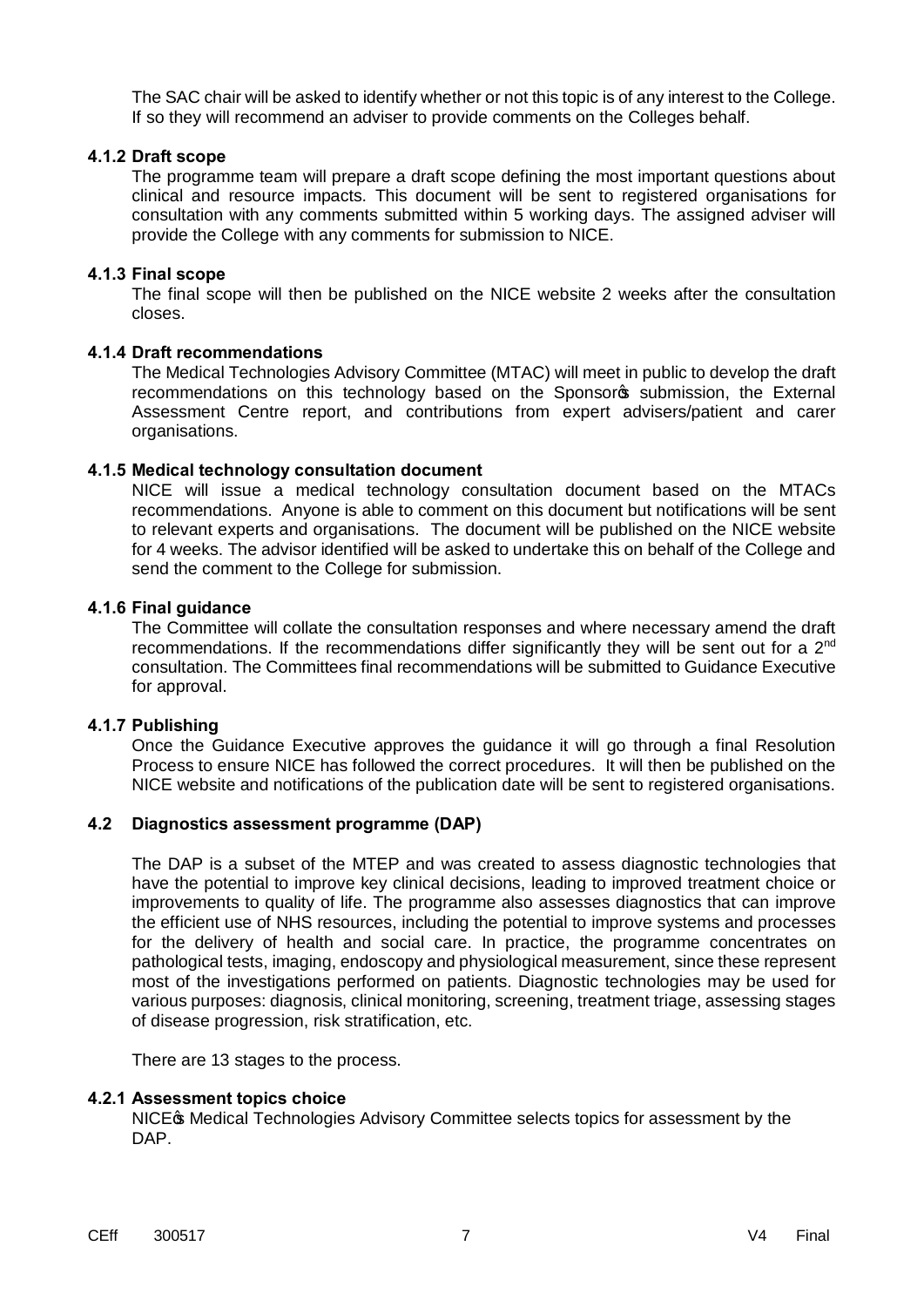#### **4.2.3 Scope prepared**

The scope defines the disease/s, the patients and the technology/ies covered by the assessment and the questions it aims to answer. The DAP will developed this through literature search along with contributions from manufacturers, expert advisers, and the External Assessment Group (EAG).

#### **4.2.4 Specialist committee members recruited**

The Diagnostics Advisory Committee is an independent advisory committee. Specialist members with expert knowledge of the subject are recruited to the Committee for the duration of the assessment.

The College may be invited to nominate someone to the committee.

#### **4.2.5 Scoping workshop**

Once the draft scope has been developed, NICE will hold a scoping workshop. All registered stakeholders are invited to attend.

#### **4.2.6 After the workshop**

The DAP technical team revises the scope taking into account any comments made at the workshop. NICE will then agree the revised scope and send it along with the draft assessment protocol to the assessment subgroup. When the group approves the final scope it will be published on the NICE website.

#### **4.2.7 Information provided by manufacturers**

NICE invites manufacturer/s of the technology being assessed to provide relevant published and unpublished information and data to the assessment.

#### **4.2.8 Diagnostics assessment report (DAR) prepared**

The EAG develops an assessment protocol from the final scope which NICE will sign off and publish on its website.

The EAG will then prepare the DAR in line with the agreed criteria. The DAR, with confidential information removed, will then be sent to stakeholders for comment. Stakeholders have 10 working days to submit comments before they are passed to the Committee for review.

Registered stakeholders are invited to comment on the report. The advisor identified will be asked to undertake this on behalf of the College and send the comment to the College for submission.

#### **4.2.9 Diagnostics advisory committee meeting**

An independent advisory committee considers the assessment report and comments from stakeholders and the EAG<sub>C</sub> written response. The committee then formulates draft recommendations. The committee discussions are held in public.

#### **4.2.10 Diagnostic consultation document (DCD) produced**

The advisory committee makes its provisional recommendations in the DCD.

Registered stakeholders have four weeks to comment on the DCD. The advisor will be asked to comment and send these to the College for submission.

The DCD is also made available on NICE website so that health professionals and members of the public can comment on it.

#### **4.2.11 Final guidance produced**

The Committee considers the comments received on the DCD, then makes its final recommendations on how the technology should be used in the NHS in England and Wales.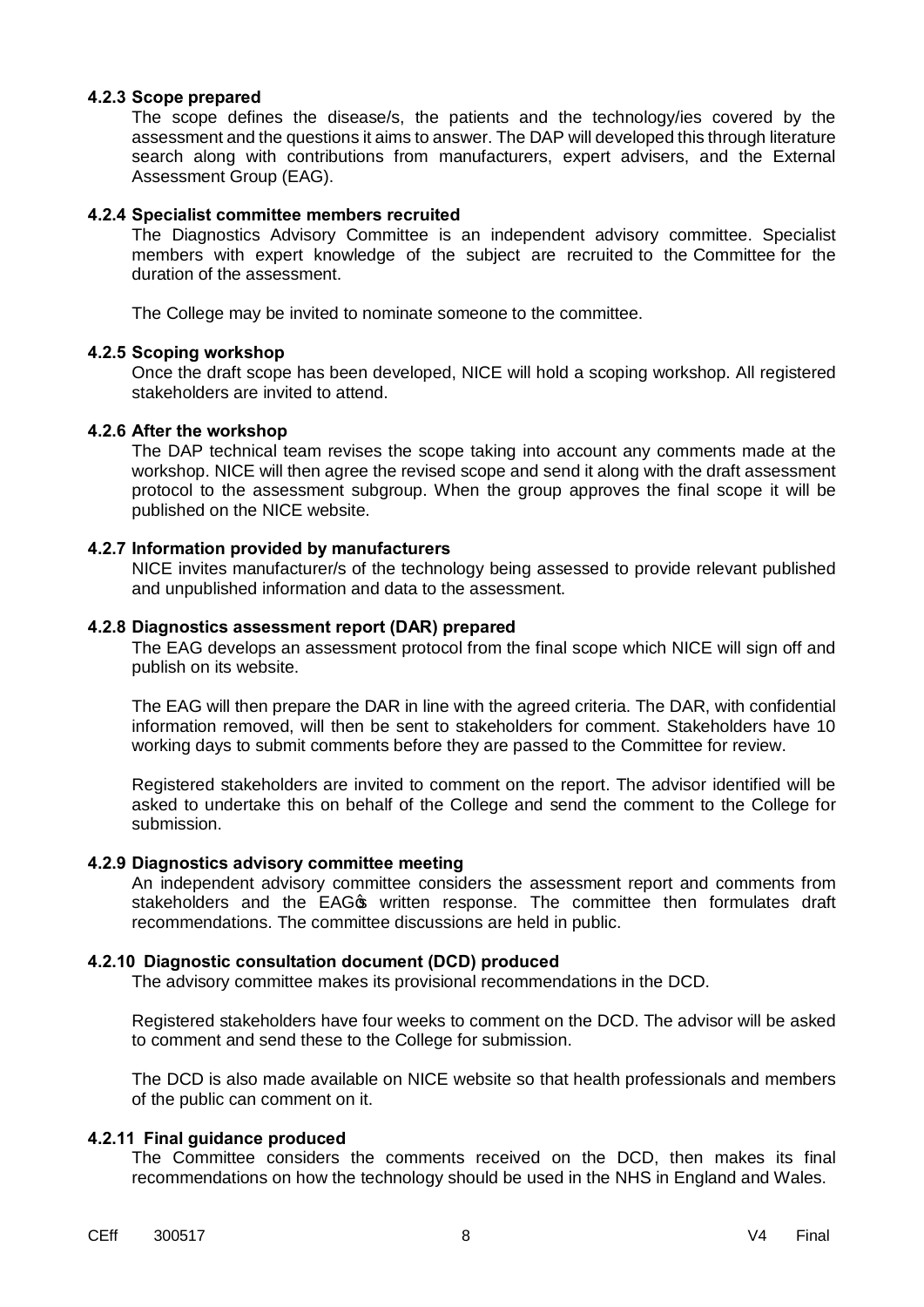#### **4.2.12 Resolution**

Once NICE formally approves the final guidance, individuals or organisations who commented on the draft guidance are notified. They can request corrections to the guidance due to breach of process or factual errors.

#### **4.2.13 Guidance issued**

If there are no resolution requests, NICE publishes the guidance on their website.

## **5 Highly specialised technology appraisals**

Highly specialised technology (HST) evaluations are recommendations on the use of new and existing highly specialised medicines and treatments within the NHS in England. The highly specialised technologies programme only considers drugs for very rare conditions.

There are seven stages to the process.

#### **5.1 Stakeholders are identified**

Consultee organisations will be identified specifically for each highly specialised technologies evaluation. The College will ask the SAC chair to nominate an adviser to provide comments on their behalf.

#### **5.2 Preparation of the scope**

NICE works with the Department of Health (DH) to undertake a review of the manufacturer or sponsor submission and combines this with further evidence to develop a draft scope. The scope defines the disease, the patients and the technology covered by the evaluation and the questions it aims to answer. Consultees are requested to comment on the draft scope.

#### **5.3 Evidence review group (ERG) report prepared**

If the DH agrees to refer the HST to NICE for development then NICE will commission an independent Evidence Review Group to technically review the evidence submission and prepare an ERG report.

This report includes all of the evidence that will be looked at by the Evaluation Committee:

- the ERG report and any comments received on it
- · written submissions
- · personal statements from patient experts and clinical specialists.

#### **5.4 Evaluation committee**

An independent advisory committee considers the evaluation report and hears evidence from nominated clinical experts, patients and carers. Evaluation Committee discussions are held in public.

## **5.5 Evaluation consultation document (ECD) if produced**

The Evaluation Committee prepares its recommendations in the form of an ECD but only if these recommendations are restrictive. (A restrictive recommendation will be one that is more limited than the instructions for use that accompany the technology.) The ECD is published on the NICE website and consultees are invited to comment within the 4 week consultation period.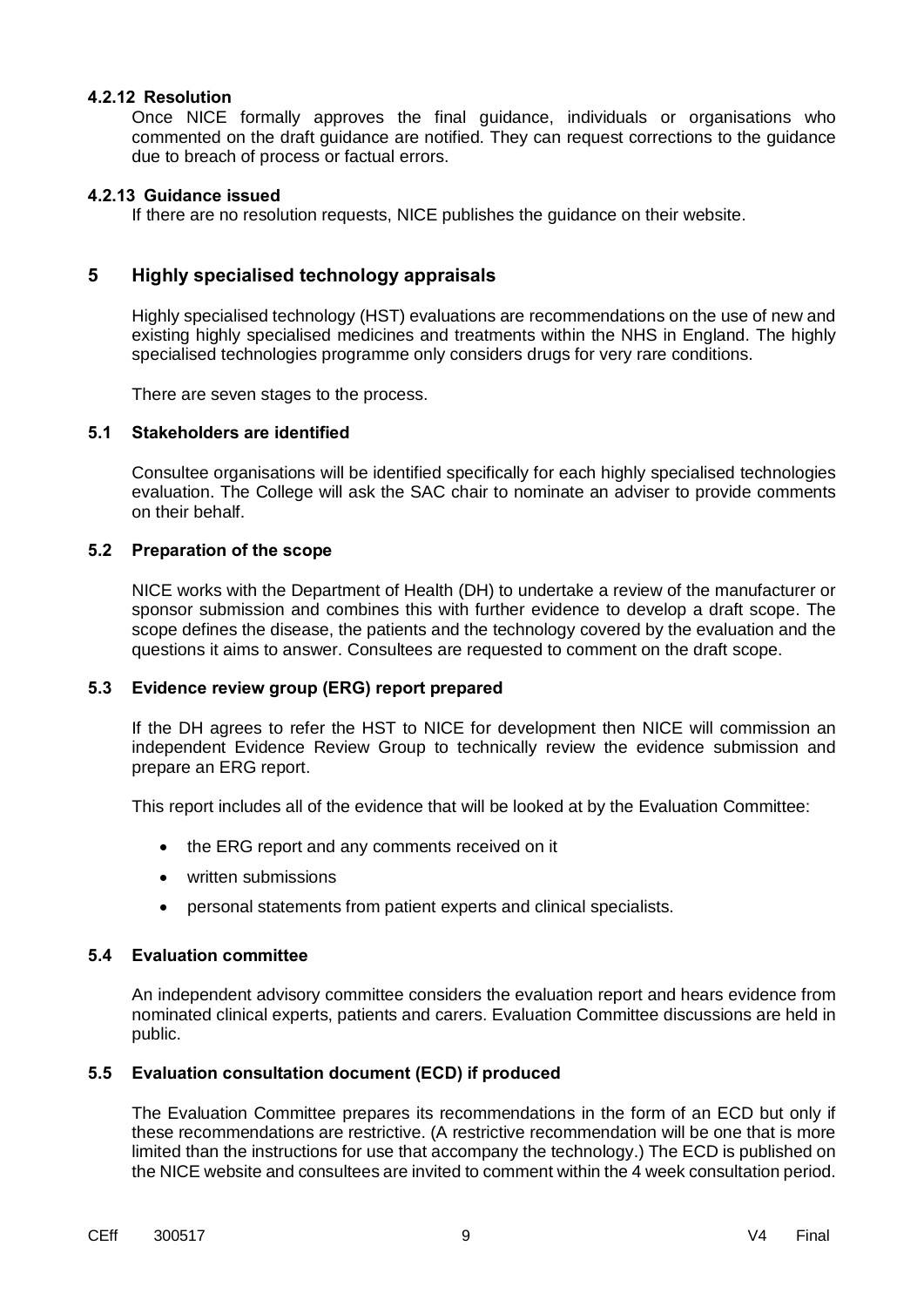## **5.6 Final evaluation determination (FED) produced**

The Evaluation Committee considers the comments on the ECD if produced, then makes its final recommendations in the FED. The final recommendations are sent to the NICE project team for final review by the Guidance Executive.

Consultees will be sent an evaluation report at this stage comprising all the evidence seen by the appraisal committee. Consultees can also appeal against the final recommendations in the FED.

The assigned College adviser will be asked whether it is relevant to appeal and provide any comments to them for submission to NICE.

## **5.7 Guidance issued**

If there are no appeals, or an appeal is not upheld, the final recommendations are published on the NICE website.